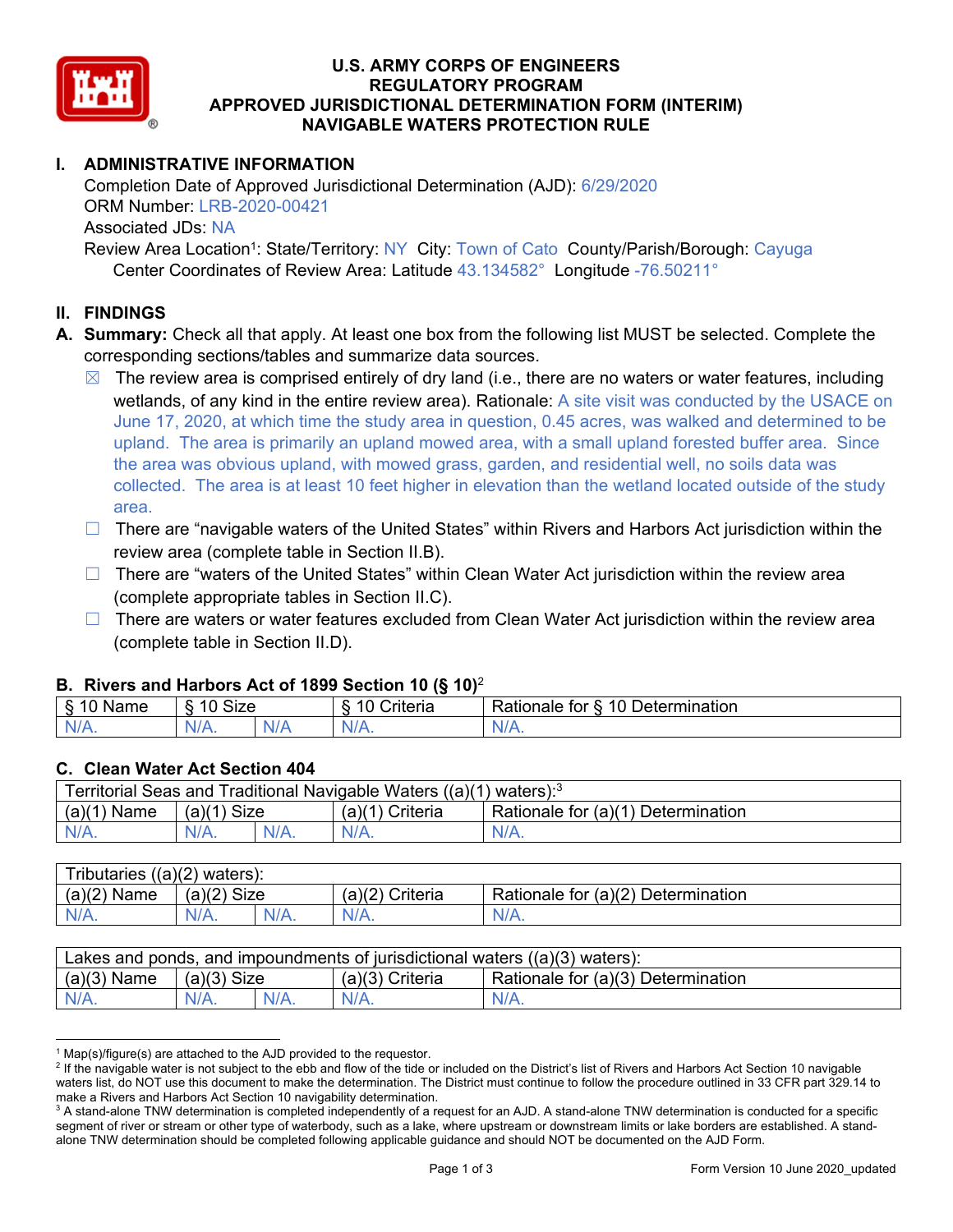

### **U.S. ARMY CORPS OF ENGINEERS REGULATORY PROGRAM APPROVED JURISDICTIONAL DETERMINATION FORM (INTERIM) NAVIGABLE WATERS PROTECTION RULE**

| Adjacent wetlands $((a)(4)$ waters): |                       |         |                    |                                           |  |  |
|--------------------------------------|-----------------------|---------|--------------------|-------------------------------------------|--|--|
| (a)(4)<br>Name                       | (a)(4)<br><b>Size</b> |         | (a)(4)<br>Criteria | Rationale for $(a)(4)$<br>∣ Determination |  |  |
| N/L                                  | $N/A$ .               | $N/A$ . | $N/A$ .            | $N/A$ .                                   |  |  |

### **D. Excluded Waters or Features**

| $(b)(12))$ : <sup>4</sup><br>(1)<br><b>Excluded waters</b><br>$\overline{\phantom{0}}$ |           |         |                        |                                              |
|----------------------------------------------------------------------------------------|-----------|---------|------------------------|----------------------------------------------|
| Exclusion<br>Name                                                                      | Exclusion | Size    | Exclusion <sup>3</sup> | <b>Rationale for Exclusion Determination</b> |
| N/A.                                                                                   | N/A.      | $N/A$ . | $N/A$ .                | $N/A$ .                                      |

## **III. SUPPORTING INFORMATION**

**A. Select/enter all resources** that were used to aid in this determination and attach data/maps to this document and/or references/citations in the administrative record, as appropriate.

 $\boxtimes$  Information submitted by, or on behalf of, the applicant/consultant: Google Earth image, 4/13/2017, identifying the 0.45 acre study area, created by the USACE.

This information is sufficient for purposes of this AJD.

Rationale: NA

 $\Box$  Data sheets prepared by the Corps: NA

 $\boxtimes$  Photographs: Aerial: Various aerial photographs were inspected from Google Earth Pro, including 2019, 2017, 2015, 2013, 2011, 2009, 2008, 2006, 2003 and 1995. These images support the determination that the lawn area and upland buffer around it are upland. There are clearly wetlands located to the south and east associated with the mapped stream.

- $\boxtimes$  Corps site visit(s) conducted on: June 17, 2020 by Maggie Crawford
- □ Previous Jurisdictional Determinations (AJDs or PJDs): NA
- ☐ Antecedent Precipitation Tool: *provide detailed discussion in Section III.B*.

 $\boxtimes$  USDA NRCS Soil Survey: Web Soil Survey, accessed 3/16/2020. The area in question is mapped as upland soils, Wampsville gravelly silt loam, 3-6 percent. The stream located south of the study area is hydric (66-99%) Sloan silt loam.

 $\boxtimes$  USFWS NWI maps: Cato Quad. A freshwater emergent wetland is mapped just south of the study area, along the stream.

☒ USGS topographic maps: Cato Quad, 1:24K. A tributary to Cross Lake is identified to the south of the area in question.

#### **Other data sources used to aid in this determination:**

| Data Source (select)       | Name and/or date and other relevant information                     |
|----------------------------|---------------------------------------------------------------------|
| <b>USGS Sources</b>        | $N/A$ .                                                             |
| <b>USDA Sources</b>        | $N/A$ .                                                             |
| <b>NOAA Sources</b>        | $N/A$ .                                                             |
| <b>USACE Sources</b>       | $N/A$ .                                                             |
| <b>State/Local wetland</b> | NYSDEC Environmental Resource Mapper: NYSDEC wetland L-9 is located |
| inventory maps             | north east of the property, well away from the project area.        |

<sup>4</sup> Some excluded waters, such as (b)(2) and (b)(4), may not be specifically identified on the AJD form unless a requestor specifically asks a Corps district to do so. Corps districts may, in case-by-case instances, choose to identify some or all of these waters within the review area. 5

<sup>&</sup>lt;sup>5</sup> Because of the broad nature of the (b)(1) exclusion and in an effort to collect data on specific types of waters that would be covered by the (b)(1) exclusion, four sub-categories of (b)(1) exclusions were administratively created for the purposes of the AJD Form. These four sub-categories are not new exclusions, but are simply administrative distinctions and remain (b)(1) exclusions as defined by the NWPR.